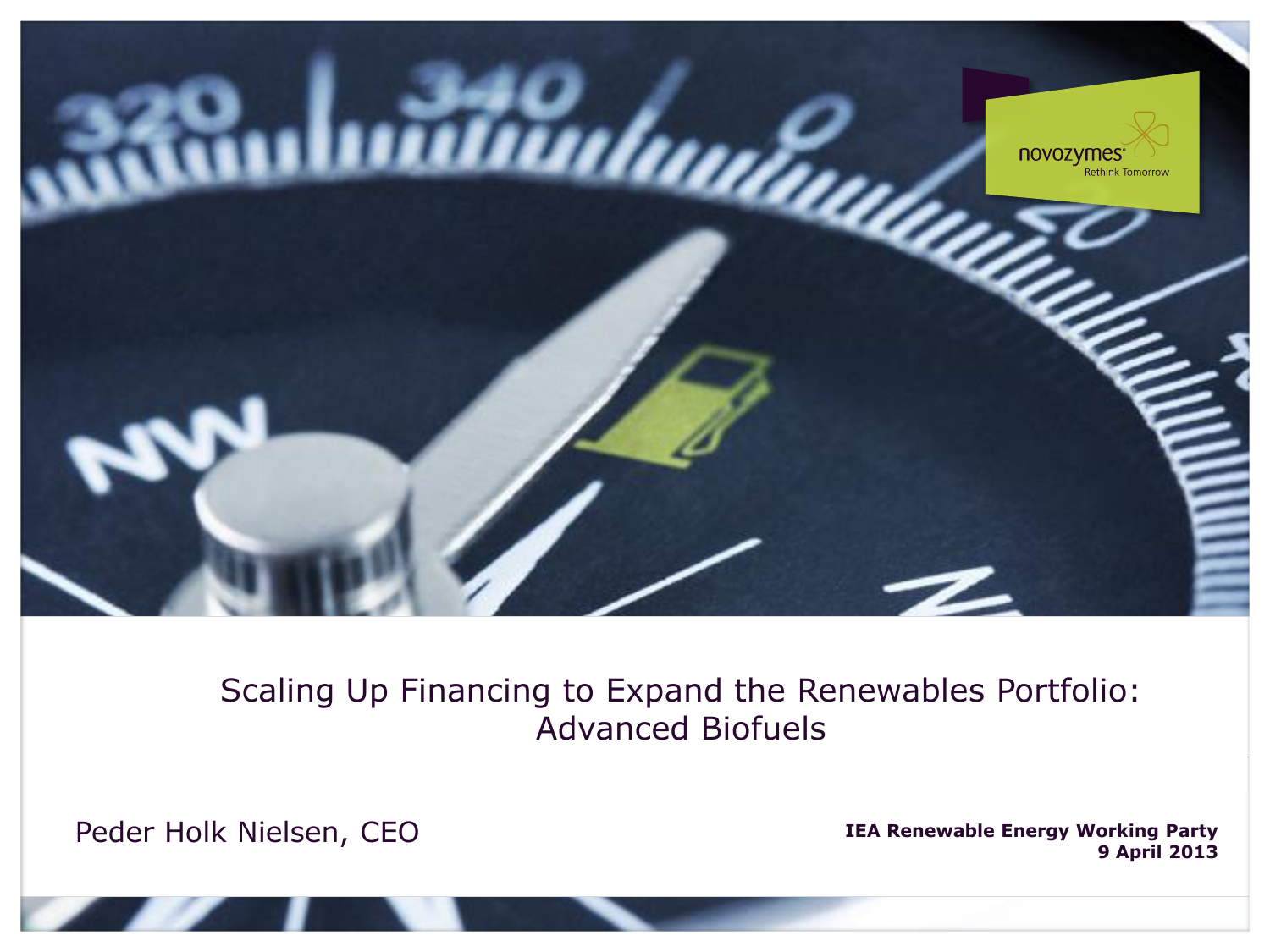

### ADVANCED BIOFUELS READY FOR COMMERCIALISATION

 From a technological barrier to financial and political barriers

 Commercialization depends on political leadership and ambitious targets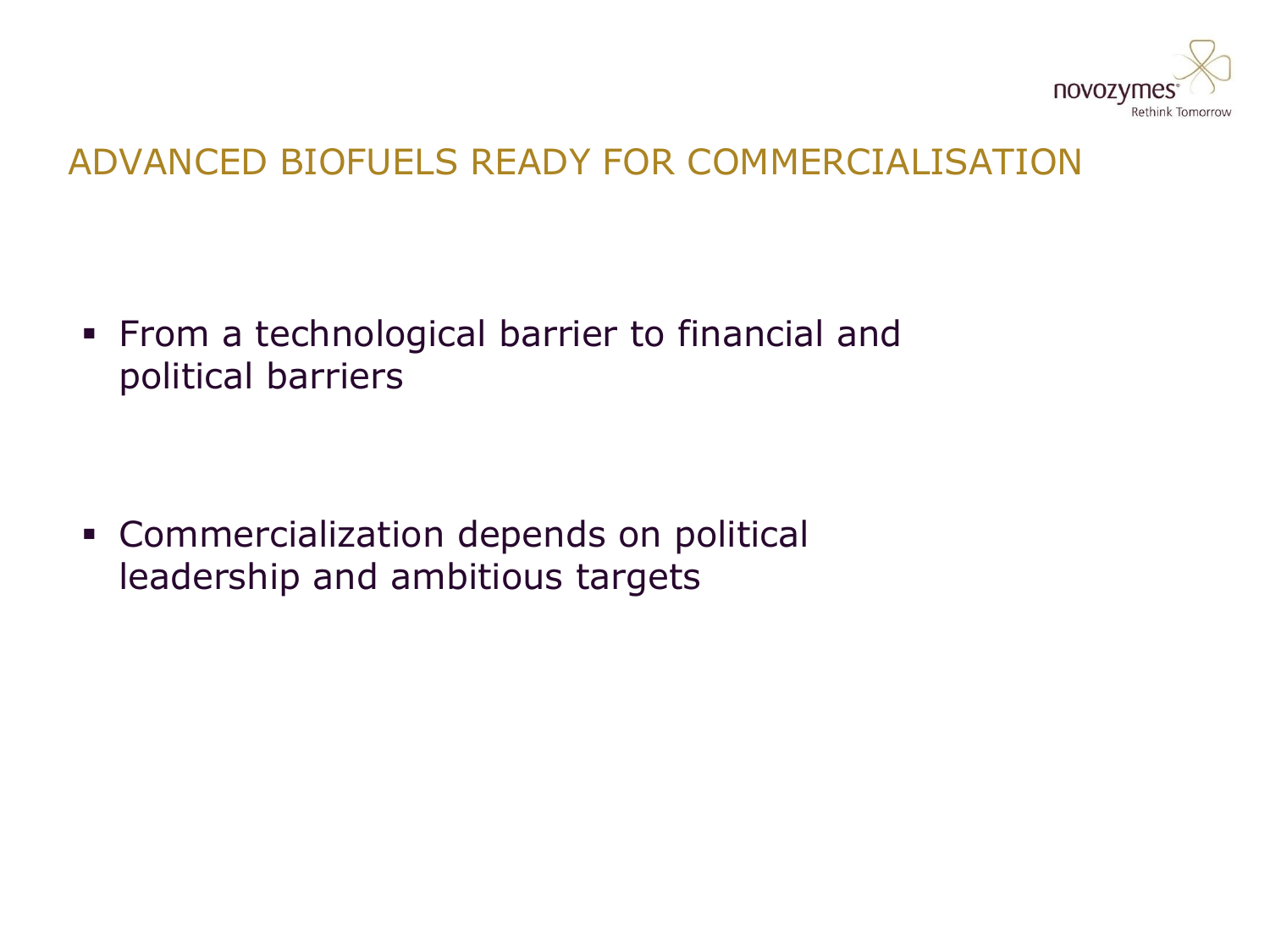

### THE FUTURE IS LIQUID FUELS – ADVANCED BIOFUELS WILL PLAY KEY ROLE

### **World facts in 2035 Great promise of advanced biofuels**



- Global energy demand has increased by 40%
- Oil demand has increased by 18% driven by transport
- Global vehicle fleet has doubled and the vast majority still use liquid fuels
- Oil production is concentrated in fewer and fewer countries
- Meet >50% of gasoline demand
- Reduce dependency on imported oil
- Help keep oil prices under control
- Stimulate rural economies and create domestic jobs
- Significant reduction of GHG emissions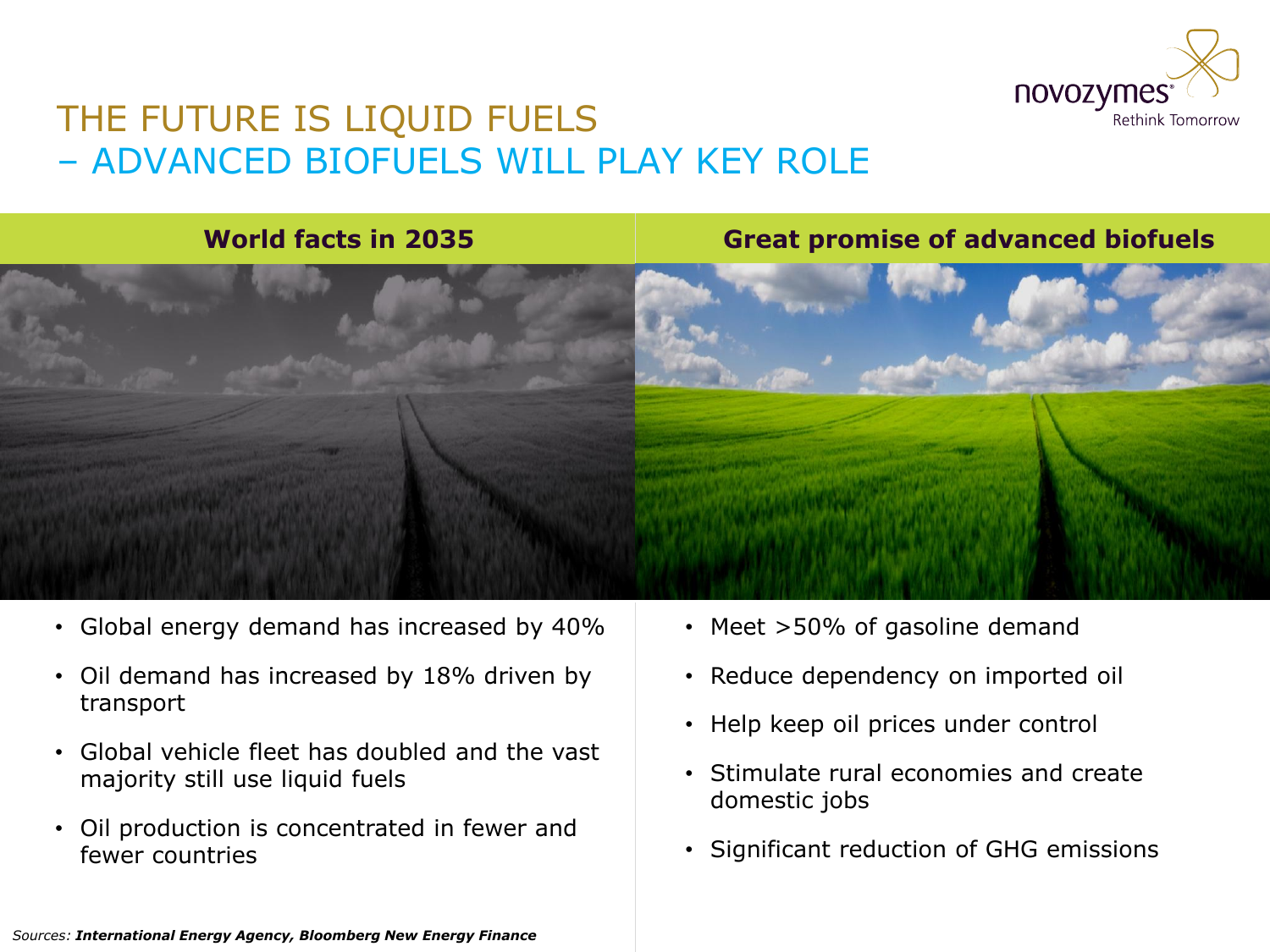### VISION FOR BIOFUELS BY 2050 - IEA BIOFUEL ROADMAP





- Global biofuel supply grows from 2.5 EJ today to 32 EJ in 2050
	- Biofuels share in total transport fuel increases from **2% today, to 27% in 2050**
- Diesel/kerosene-type biofuels become particularly important to decarbonise heavy transport modes
- 

Source: IEA Technology Roadmap, Biofuels for Transport, 2011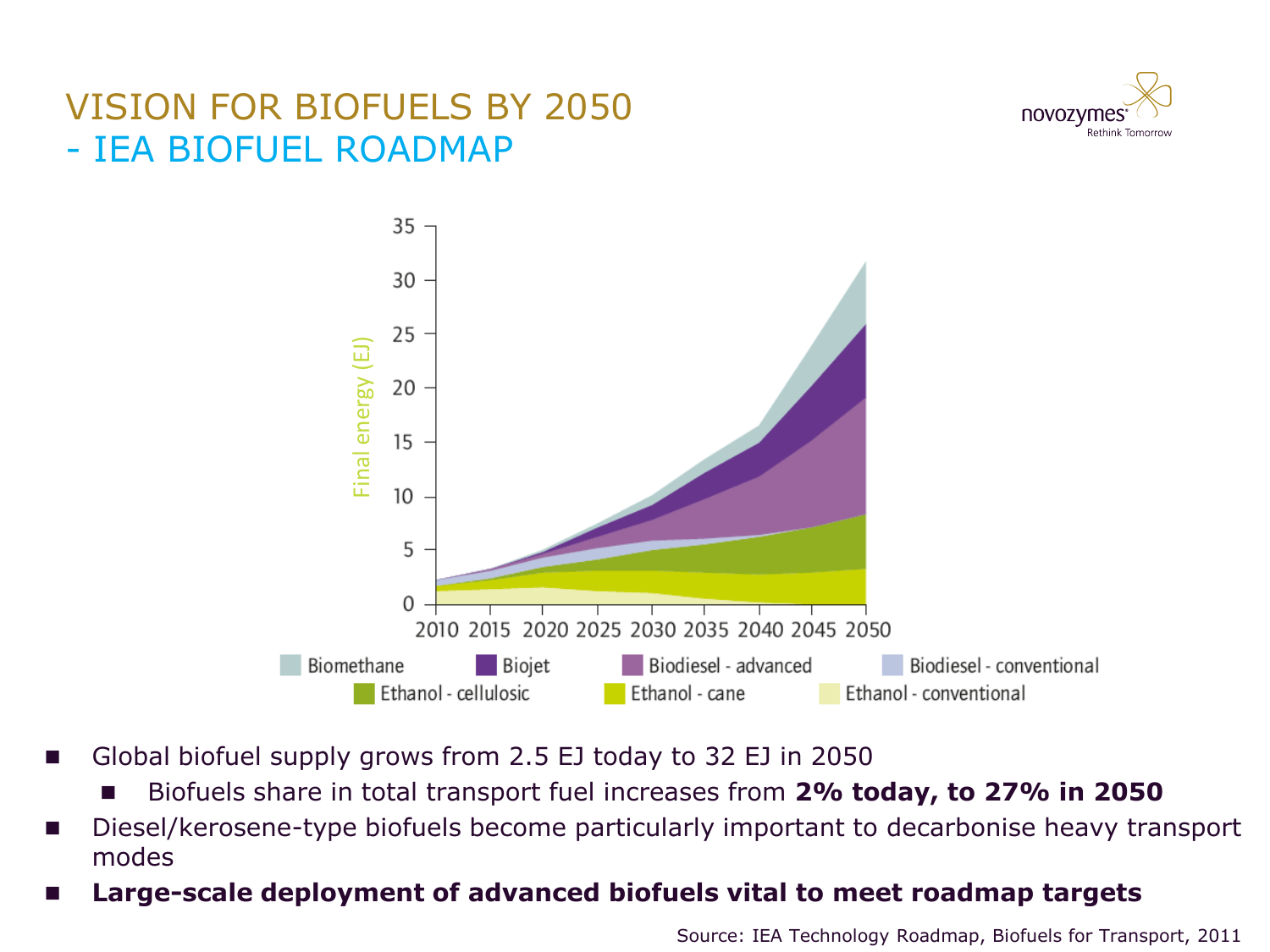

### ENZYME TECHNOLOGY ON THE RIGHT TRACK

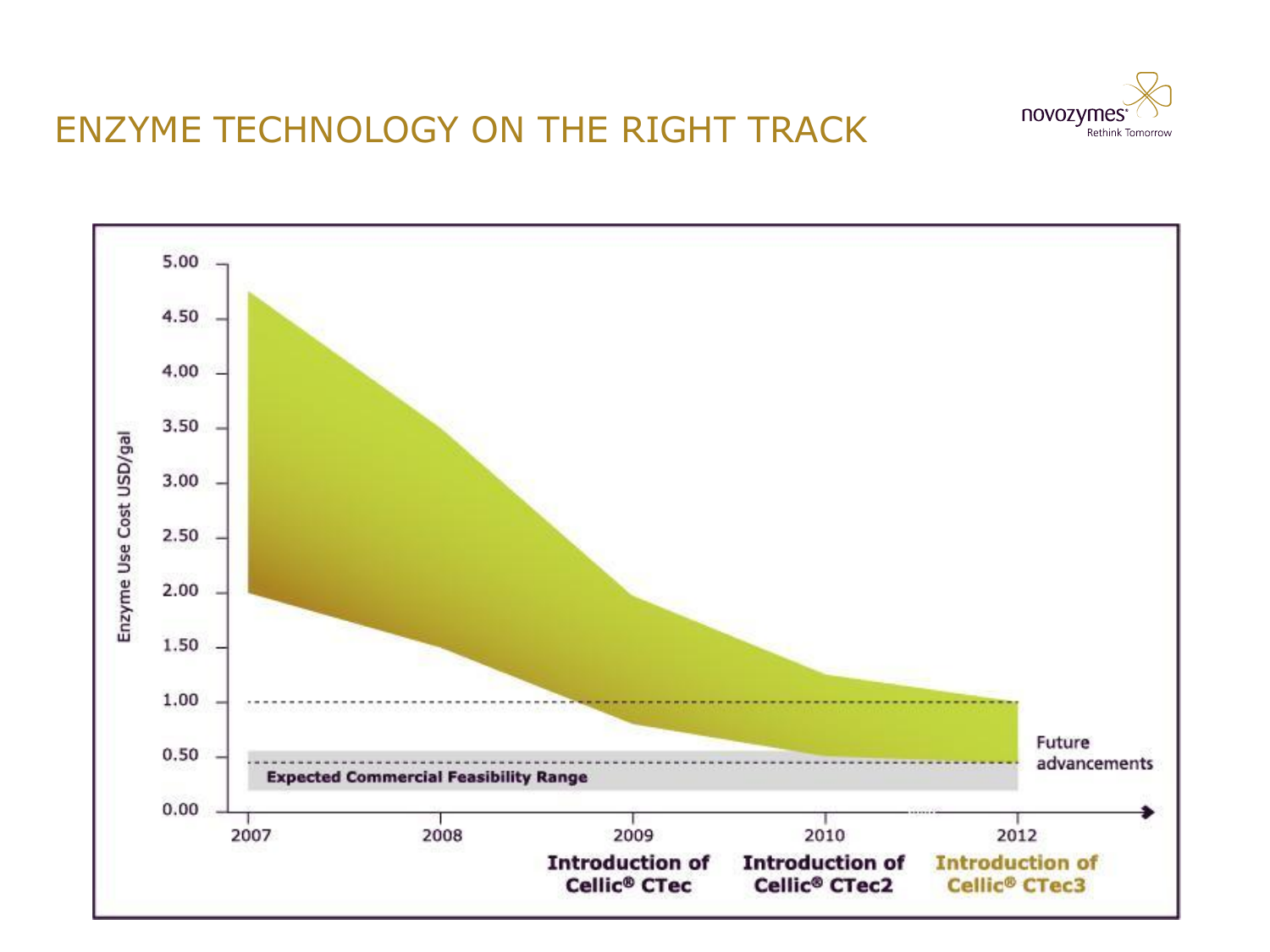### ASSESSING THE POTENTIAL BASED ON THE AGRICULTURAL POWERHOUSES



#### **USA**

**Main crop residue:** Soy bean, wheat, corn

**Biomass available** 180 million tonnes

#### Mexico

**Main crop residue:** Sugar cane, wheat, corn

**Biomass available** 20 million tonnes

#### **Brazil**

**Main crop residue:** Sugar cane, soy beans, corn

**Biomass available** 177 million tonnes

#### Argentina

**Main crop residue:** Soy beans, sugar cane, corn

**Biomass available** 39 million tonnes



5% HUSBANDRY

17.5% 75% RESIDUES LEFT ON FIELD

2.5% POWER<br>**A 5% HUSBANDRY 914 million tonnes** residues will be available and can replace half of the gasoline needs in the above regions

> Source: Bloomberg New Energy Finance, '*Moving Towards a Next-Generation Ethanol Economy'*, 12/01/2012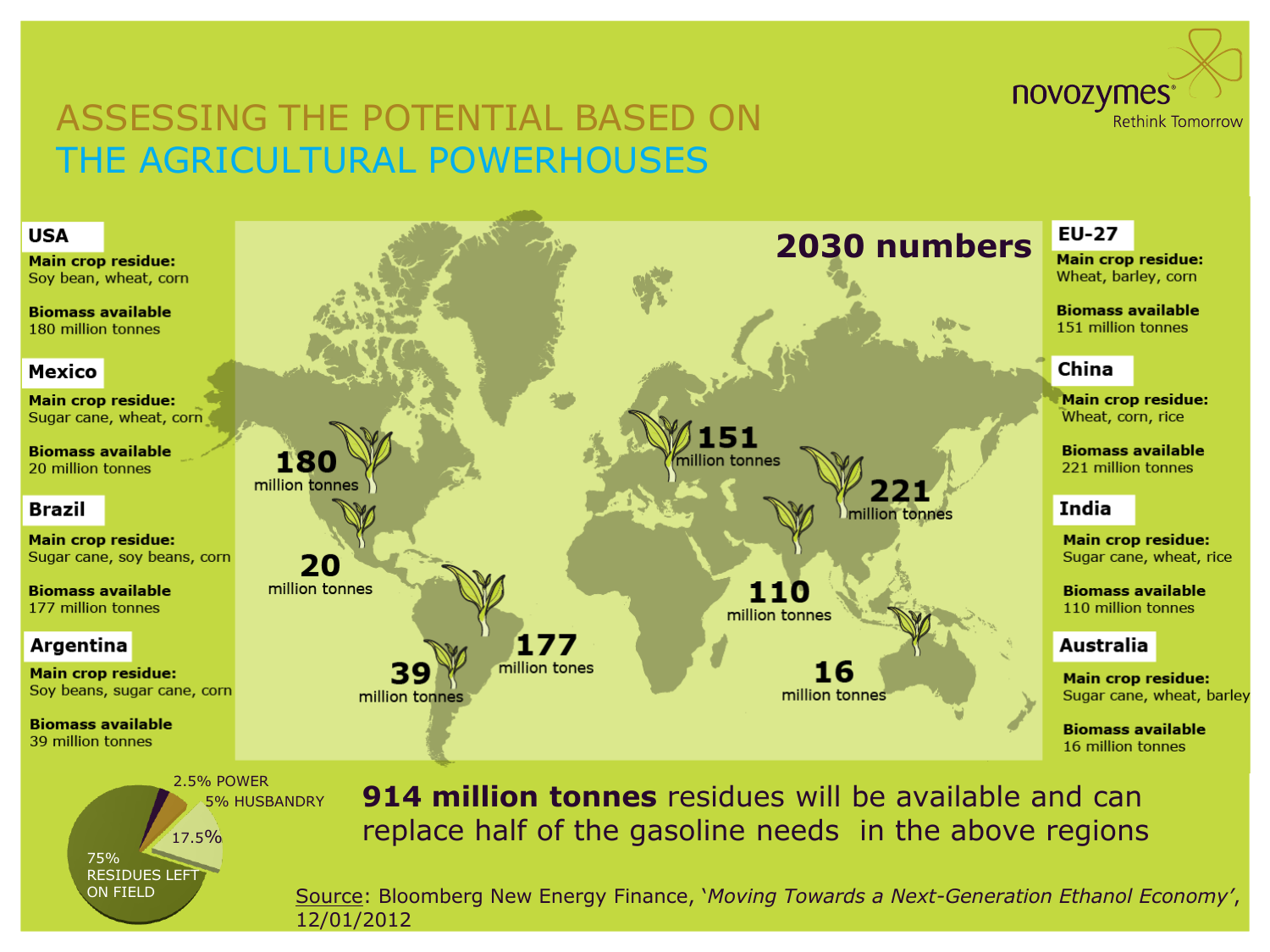### CASE STUDY - WHAT'S IN IT FOR THE US





The US can replace 16% of its annual gasoline consumption by 2030 with advanced biofuels

Create more than 1 million jobs between 2010 and 2030 mainly in rural areas

American players would be the major beneficiaries, including 663 billion USD domestic engineering, construction and feedstock market

Save CO2 and reducing GHG emission from gasoline related road transport by 11%

*Source: Bloomberg New Energy Finance, "Moving towards a next-generation ethanol economy" 2012*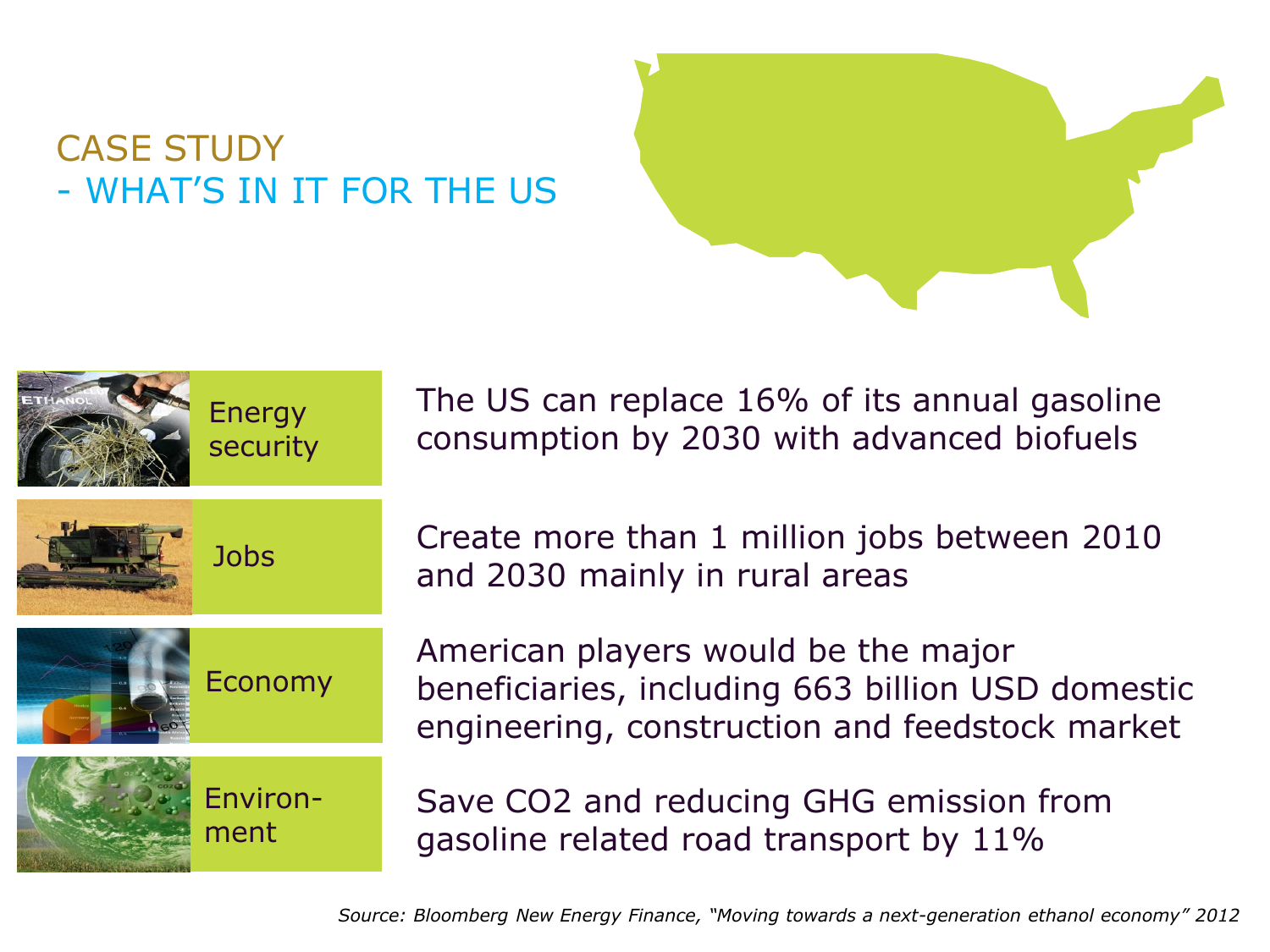## THE ROLE OF POLICY



### **Guiding principle**

- Secure demand early and set ambitious target to provide investor confidence
- **Incentivise supply simultaneously to lower the cost in a short period**

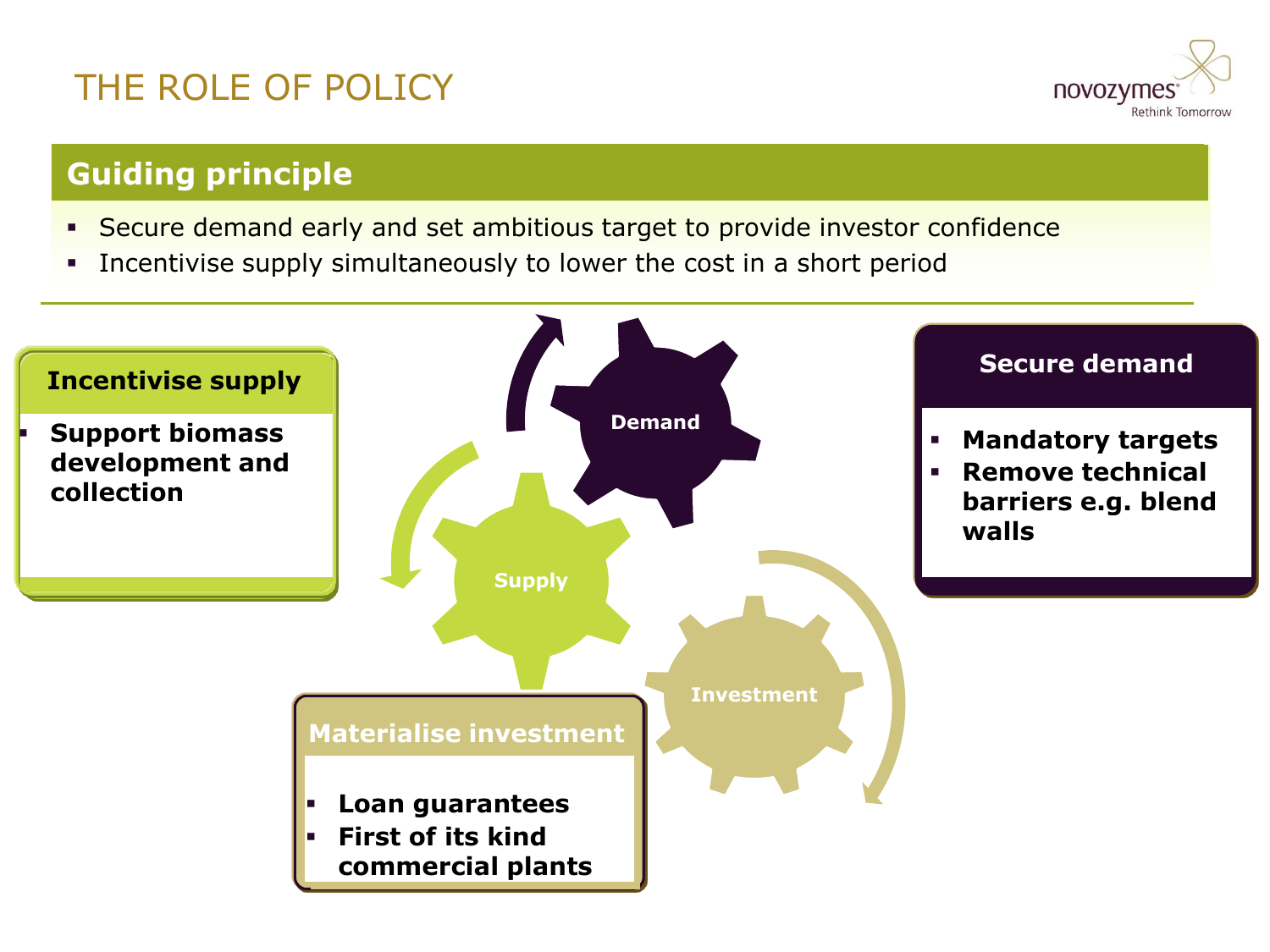

### BARRIERS

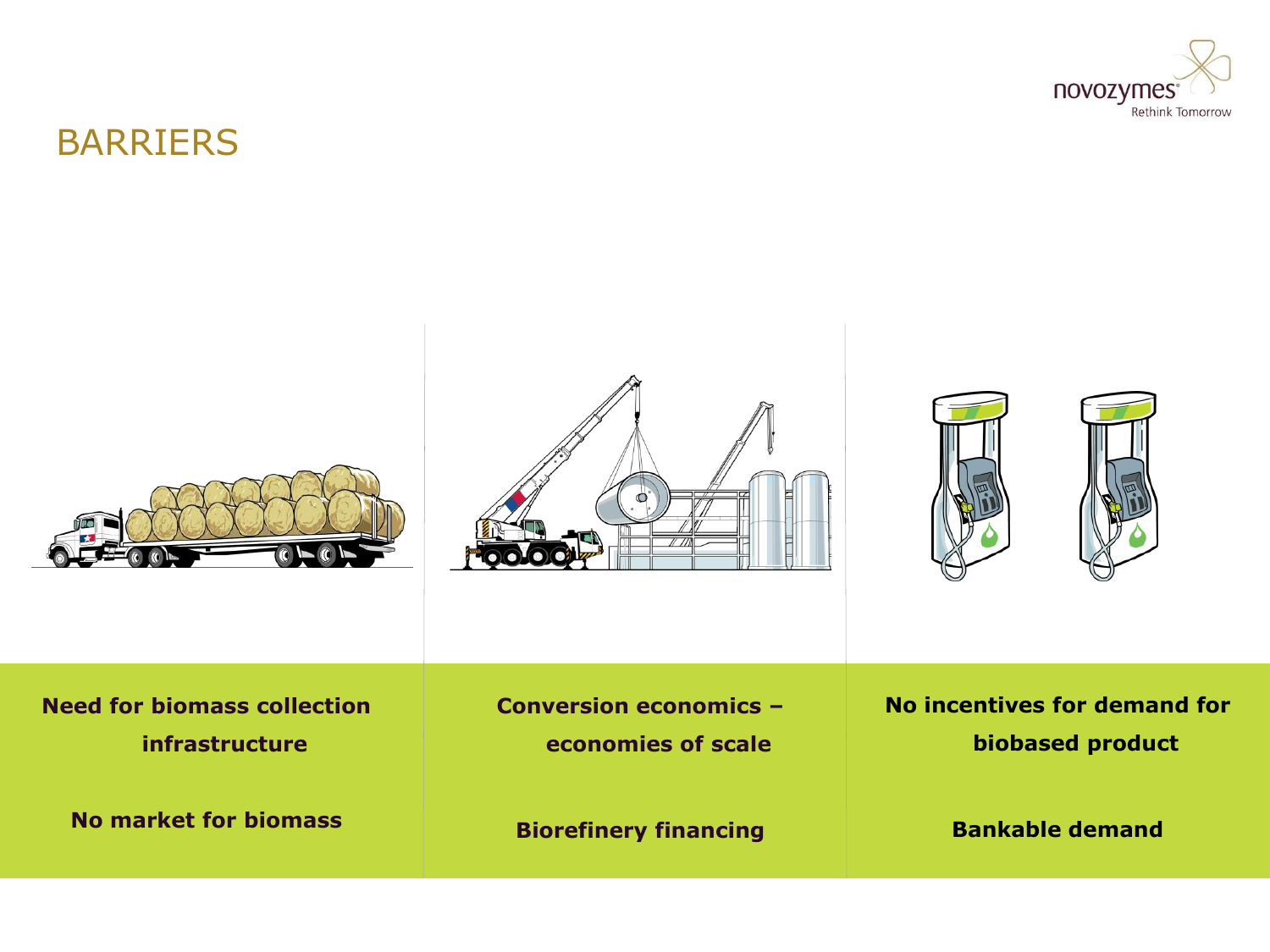

### MECHANISMS TO ADDRESS INVESTMENT NEEDS AND **RISKS**

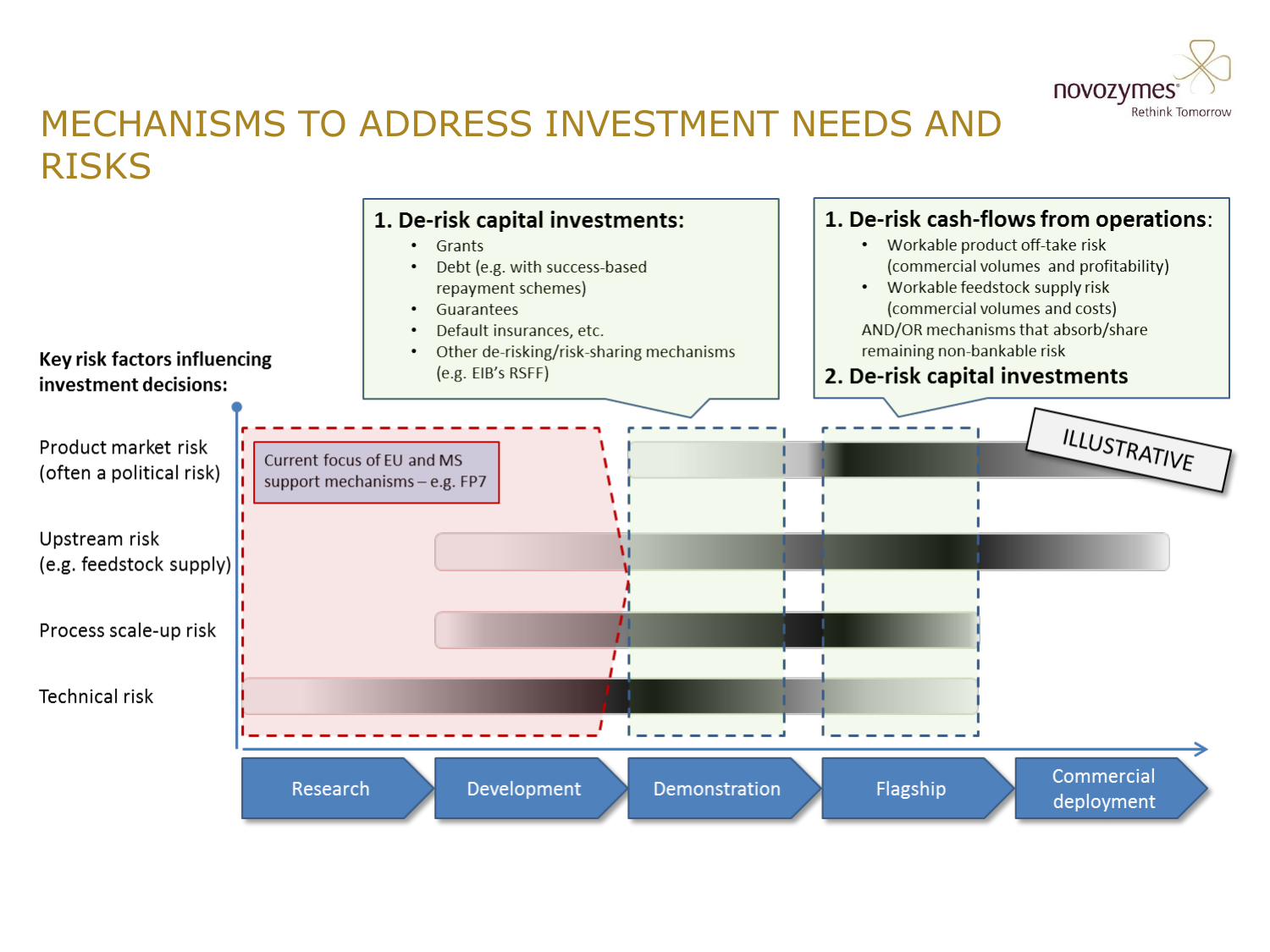

### SUMMING UP…..

- No current market for biomass
- **Biomass infrastructure required**
- **Conversion economics**
- **F** Technical blending hurdles
- Capital shortage

Main barrier is the perceived investment risk in *an uncertain policy environment with no clear incentives*